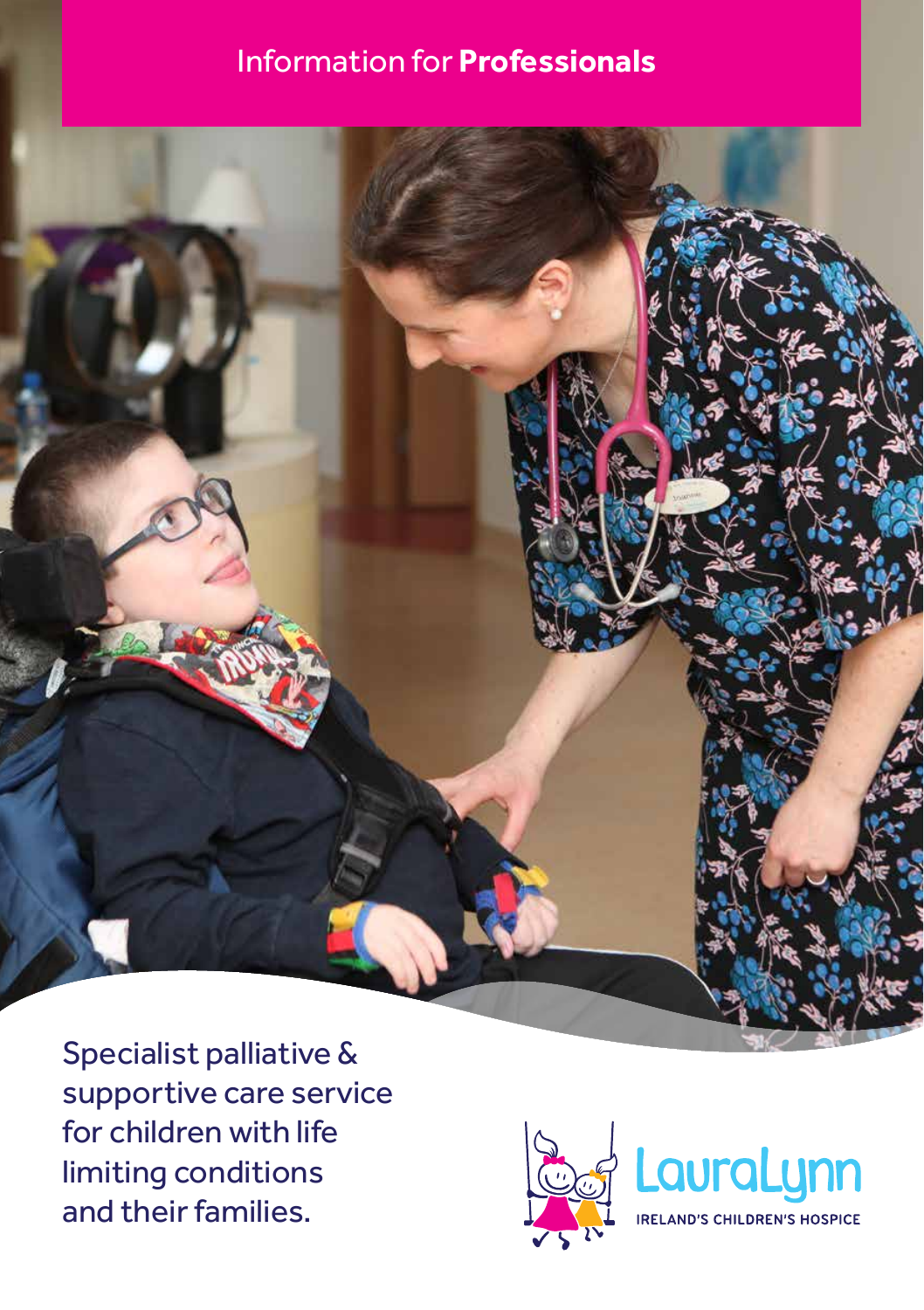## What We Do

LauraLynn provides a range of interdisciplinary care and supports to children and the entire family. Our services are provided in LauraLynn House in Leopardstown, Dublin 18 and in the home to children and families that live within a designated geographical area.

### *LauraLynn is free of charge to all children and families.*



Direct Care includes short breaks / respite for children and their families – may be either planned or unplanned in LauraLynn House or in the child's home.

Family support - therapist-led and targeted interventions for children and their families provided by our interdisciplinary team enhancing quality of life by building resilience, promoting well-being and reducing distress.

**Symptom management - Our experienced** doctors and nurses work alongside our interdisciplinary team to optimise quality of life and reduce possible suffering associated with the burden of physical as well as emotional and spiritual symptoms.

End-of-life care – Childhood deaths are very rare, however we will support children and their families in LauraLynn House or within the family home, thereby offering children and families a choice in location of care for their child's death.

Our Butterfly Suite can be used after a child has died, regardless of where the death occurred.

Bereavement Supports - Helping family members through the grieving process whilst nurturing positive relationships, fostering resilience, self-esteem and emotional well-being.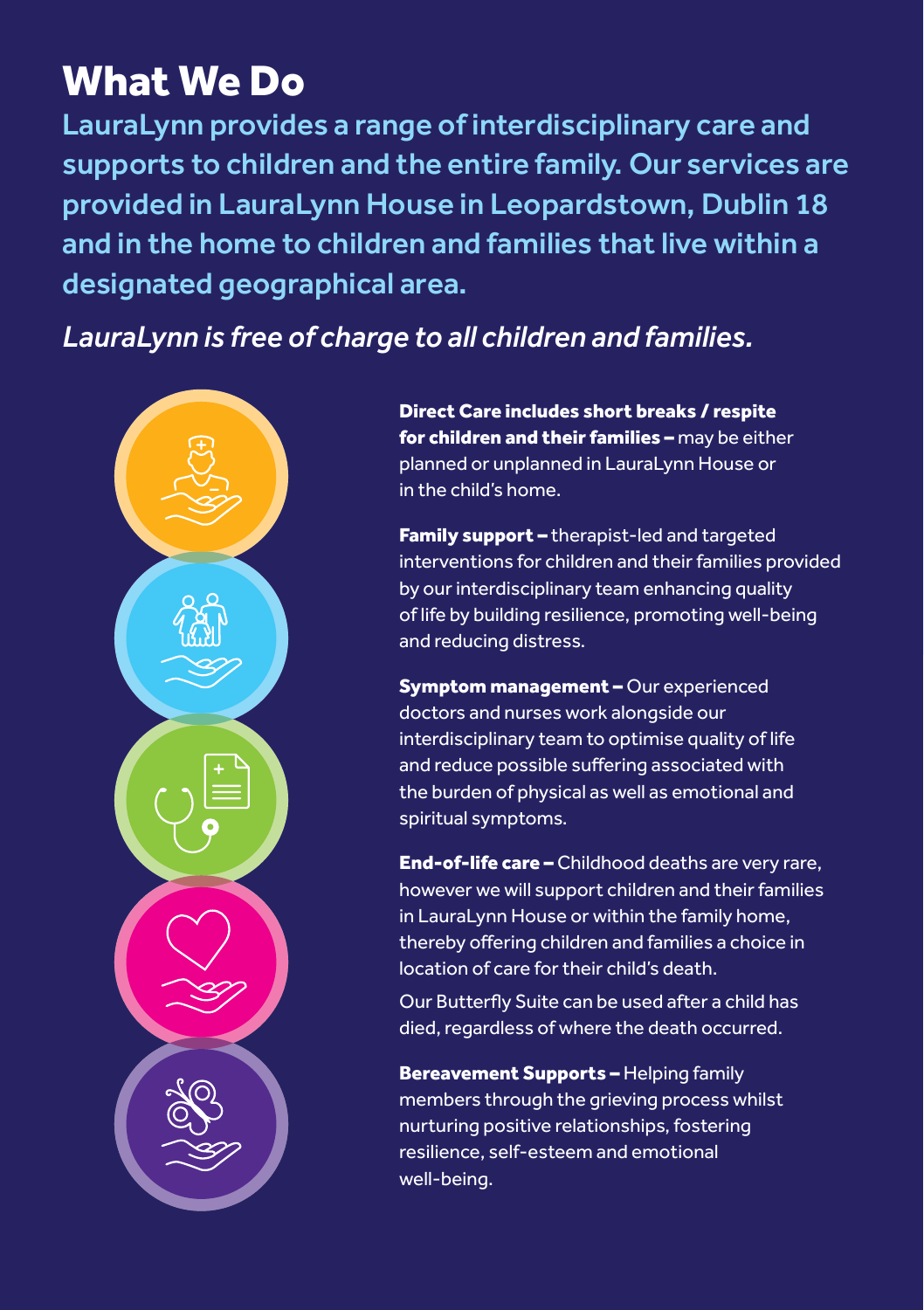### Who can refer?

Anyone can refer to LauraLynn – but we always need the parent(s) and primary paediatrician / GP to agree to a referral and the form must be completed in full.

### Our Staff

We have a wide range of specialist staff experienced in children's palliative care. It is our aim to support each child and family and to help them with their daily activities.

#### **Our team includes:**

- Chaplain
- Clinical Nurse Specialist
- Consultant Paediatrician
- Dietitian
- GP
- Health Care Assistant
- Music Therapist
- Nurse Manager
- Occupational Therapist
- Pharmacist
- Physiotherapist
- Play Therapist
- Psychologist
- Staff Nurse
- Social Worker



# $\alpha$

LauraLynn is a happy and fun place where we celebrate life regardless of its time span, by taking care of the whole family with great love and care. If I can bring a ray of sunshine to their difficult journey and give them a reason to smile that's my job well done.

> **Divya Smitha Mathew** Care Coordinator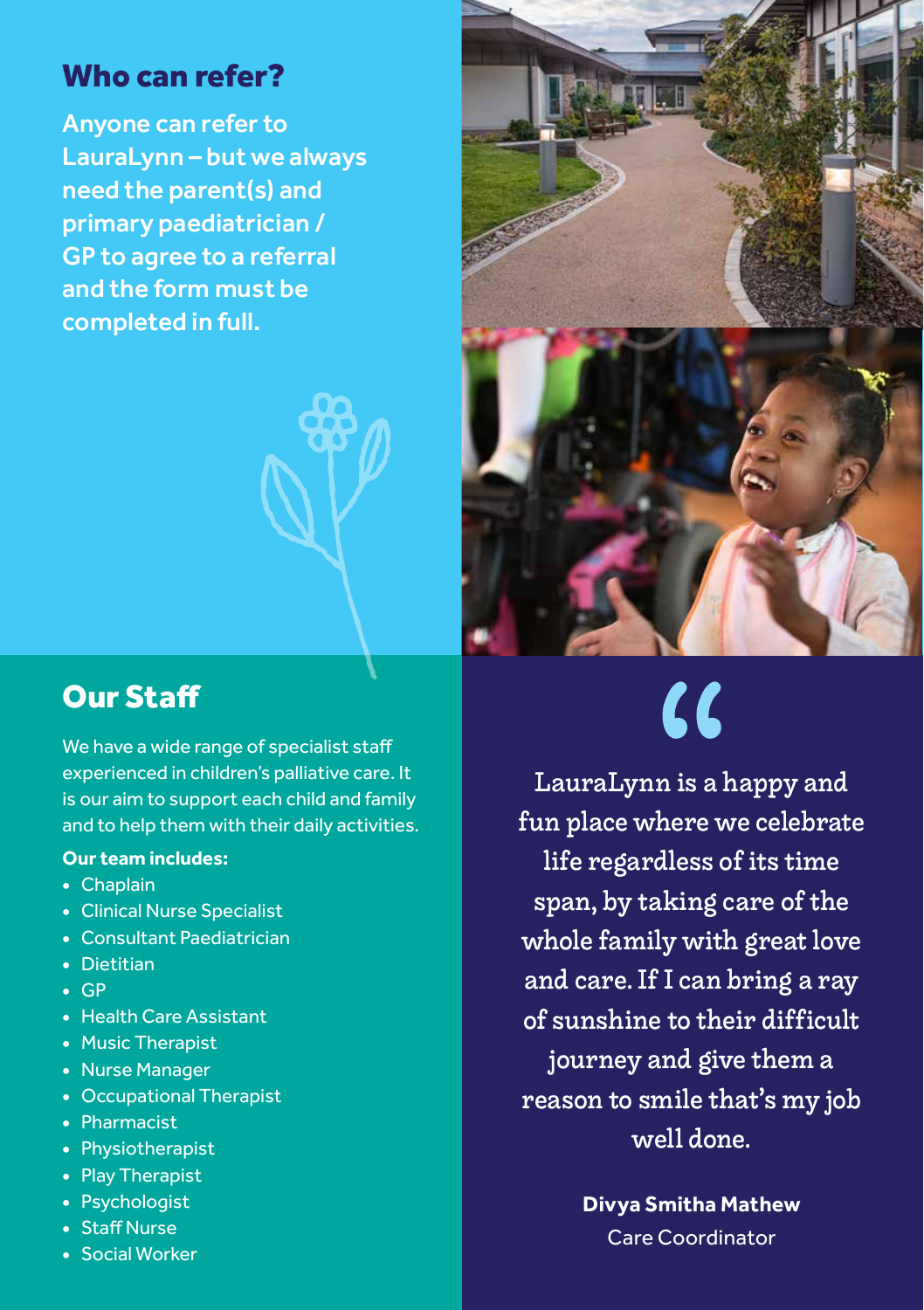### LauraLynn House

LauraLynn House is a purpose built facility, with eight en-suite children's bedrooms, along with en-suite accommodation for families. During a child's stay, parents and family choose themselves if they would like to stay too, and how little or how much care they want to provide themselves.

### LauraLynn in the home

Our dedicated team of experienced nurses provide hands-on care and support to families that live within a designated geographical area. Offered for targeted periods to give families some extra support as well as help with symptom management and expert advice and nursing care at end of life. Our intention is to expand the area in which we offer care in the home, so please contact us for further information on how we can best provide support.

### Collaboration

LauraLynn understands that to provide integrated, seamless, effective and efficient supports, communication and coordination between services is essential. Our team will always look to collaborate with the broader team around the child and family for all aspects of care.





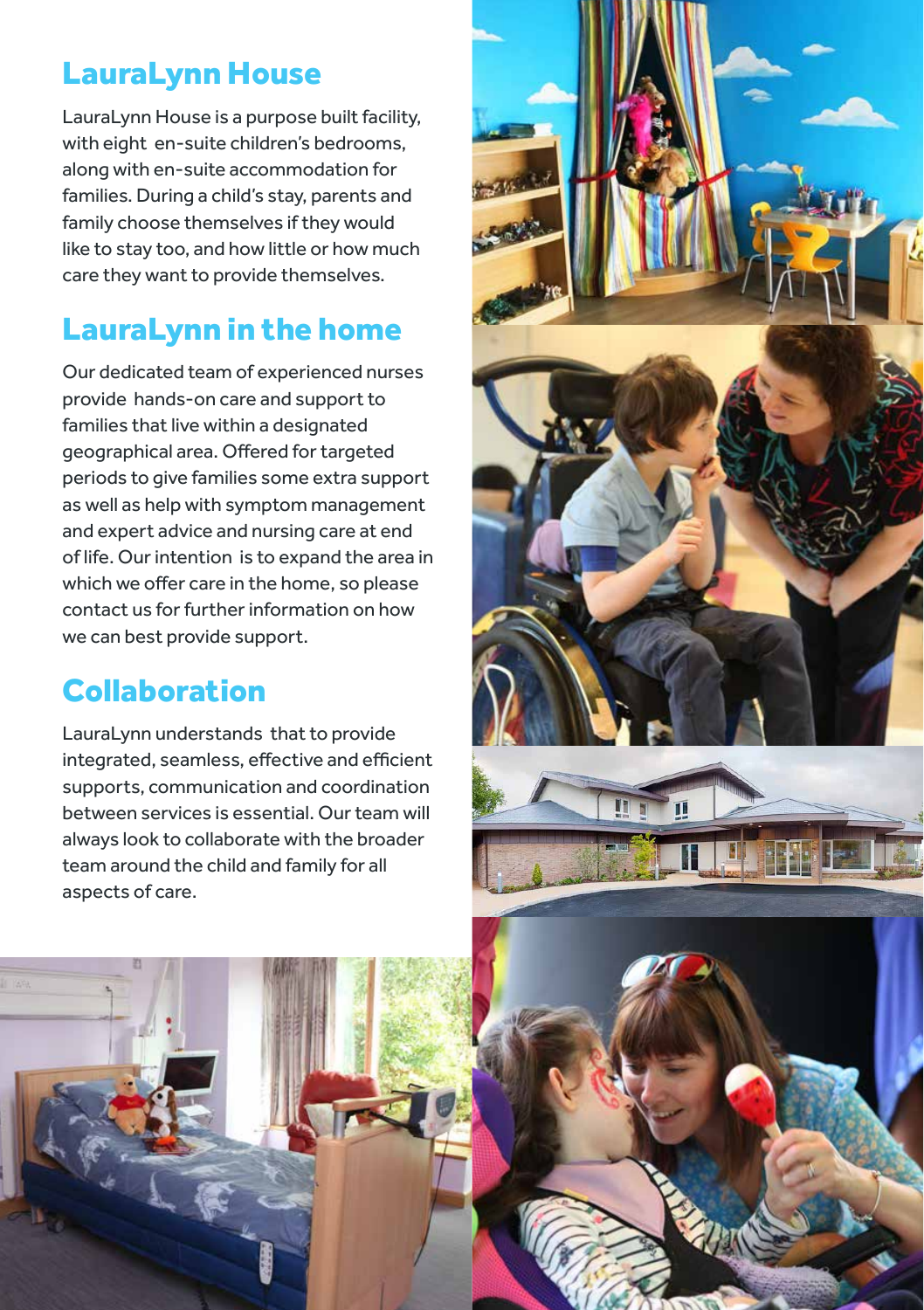### Referral Guidelines

Referring to LauraLynn is not just for when treatment has failed or been ruled out. A referral early in a child's illness may allow us to help the child and family throughout their illness, and not be seen as a 'last resort' when a child is at end of life.

Having a definitive diagnosis is only part of the identification of need and is not always necessary when deciding whether a referral to LauraLynn is appropriate. The spectrum and severity of disease, subsequent complications, as well as the needs of the individual child and family should be taken into account when considering whether a palliative care approach is appropriate (TFSL 2018).

Life-threatening conditions for which curative treatment may be feasible but can fail, where access to palliative care services may be necessary when treatment fails, irrespective of the duration of that threat to life. On reaching long-term remission or following successful curative treatment there is no longer a need for palliative care services.

**Examples:** cancer, organ failures of heart, liver, kidney, transplant and children on long-term ventilation.

Conditions where premature death is inevitable, these may involve long periods of intensive disease-directed treatment aimed at prolonging life and allowing participation in normal activities. Children and young people in this category may be significantly disabled but have long periods of relatively good health.

**Examples:** cystic fibrosis, Duchenne muscular dystrophy and SMA.

Progressive conditions without curative treatment options, where treatment is exclusively palliative and may commonly extend over many years.

**Examples:** Batten disease, mucopolysaccharidoses and other severe metabolic conditions.

**4**

**3**

Irreversible but non-progressive conditions causing severe disability leading to susceptibility to health complications and likelihood of premature death. Palliative care may be required at any stage and there may be unpredictable and periodic episodes of care.

**Examples:** severe cerebral palsy, complex disabilities such as following brain or spinal cord injury.



**1**

**2**